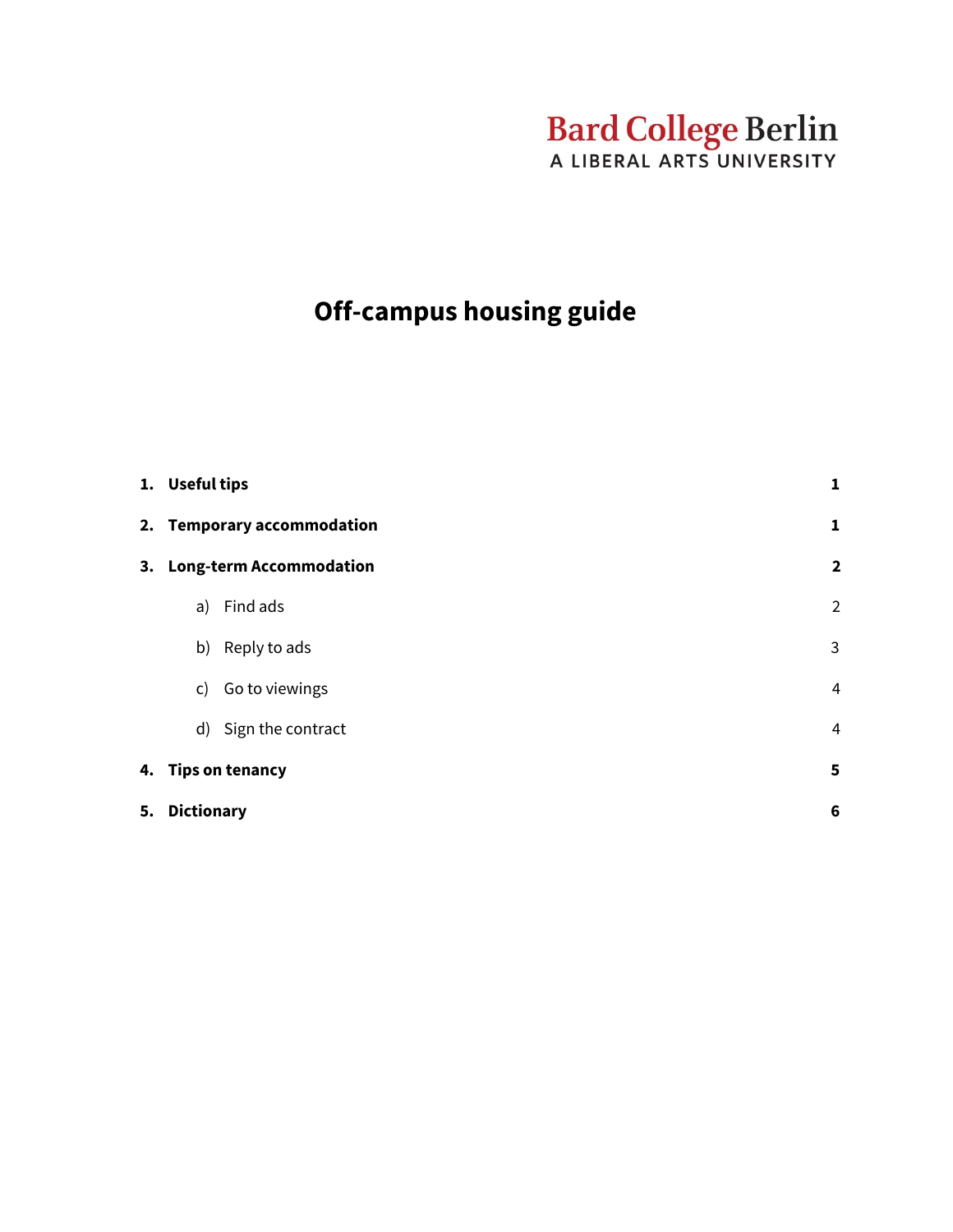# <span id="page-1-0"></span>**1. Useful tips**

#### ▻ Beware of scams

Do not transfer money without having seen the property first or at least receiving a contract or confirmation that it is legitimate.

Always meet potential landlords or flatmates in person before signing anything. If a landlord says they are out of the country for an indefinite period of time and want to send you keys to the accommodation by mail, you should become very suspicious.

Always sign a contract. If a landlord tells you that a contract is not necessary, it might mean that they do not have the legal right to rent out the accommodation.

Be aware of too high security deposits. If a landlord asks for a ridiculous amount of a security deposit (more than 3 months rent), it might mean that they want to take the money and run.

# $\triangleright$  Start early

It is recommended to start compiling your documentation for your viewings as early as possible. Ads are normally published 2-4 weeks before the lease starts.

#### ▻ Ask around

Your friends are your best resource for finding a room in the city. Remember to ask around and let everyone know what you are looking for. One of your acquaintances may know of a room opening up.

# ▻ City registration (Anmeldung)

Everybody living in Germany for an extended period of time needs to complete the city registration. Make sure to ask the landlord if he will give you a *Wohnungsgeberbestätigung* (landlord confirmation) for your registration.

# <span id="page-1-1"></span>**2. Temporary accommodation**

▻ Websites Youth hostel booking site [www.hostelworld.com](http://www.hostelworld.com/)

Couch Surfing [www.couchsurfing.org](http://www.couchsurfing.org/)

Temporary furnished rooms/apartments [www.freebedsberlin.de](http://www.freebedsberlin.de/) [www.airbnb.de](http://www.airbnb.de/) [www.citadines.com](http://www.citadines.com/) [www.wimdu.de](http://www.wimdu.de/)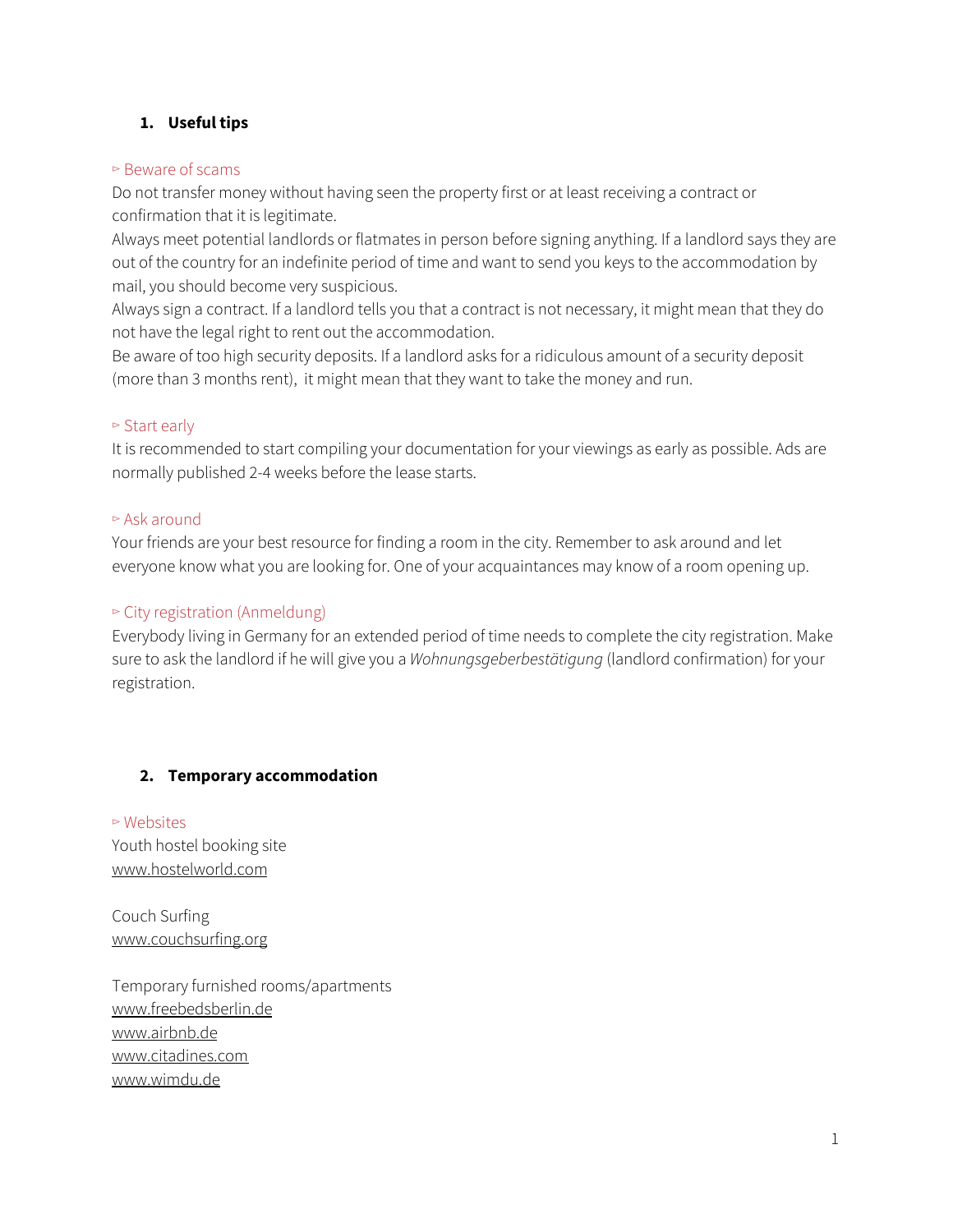▻ Hostels Heart of Gold Hostel Johannisstr. 11 Tel: +49 (0) 30 2900 3300 10117 Berlin [www.heartofgold-hostel.de](http://www.heartofgold-hostel.de/)

City Stay Hostel Rosenstraße 16 Tel: +49 (0)30 23 62 40 31 10178 Berlin [www.citystay.de](http://www.citystay.de/)

The Circus Hostel Berlin Weinbergsweg 1a Tel: +49 (0)30 2000 3939 10119 Berlin [www.circus-berlin.de](http://www.circus-berlin.de/)

City Hostel Berlin Glinkastr. 5-7 Tel: +49 (0) 30 23 88 66 850 10117 Berlin [www.cityhostel-berlin.com](http://www.cityhostel-berlin.com/)

Meininger Hotel Schönhauser Allee 19 Tel: +49 (0) 030 98321074 10435 Berlin [www.meininger-hotels.com](http://www.meininger-hotels.com/)

Pfefferbett Hostel Am Pfefferberg, Hof 4, Haus 6 Chris nenstraße 18-19 10119 Berlin Tel: +49 (0)30 93 93 58 58 [www.pfefferbett.de](https://www.pfefferbett.de/home.html)

# <span id="page-2-0"></span>**3. Long-term Accommodation**



# <span id="page-2-1"></span>**a) Find ads**

Please consult the dictionary in the appendix for explanations of some of the phrases and abbreviations often used in housing ads.

▻ Online

[www.wg-gesucht.de](http://www.wg-gesucht.de/) [www.studenten-wg.de](http://www.studenten-wg.de/) [www.kleinanzeigen.ebay.de](https://www.ebay-kleinanzeigen.de/) [www.house-of-nations.de](https://www.house-of-nations.de/) [www.immobilienscout24.de](http://www.immobilienscout24.de/)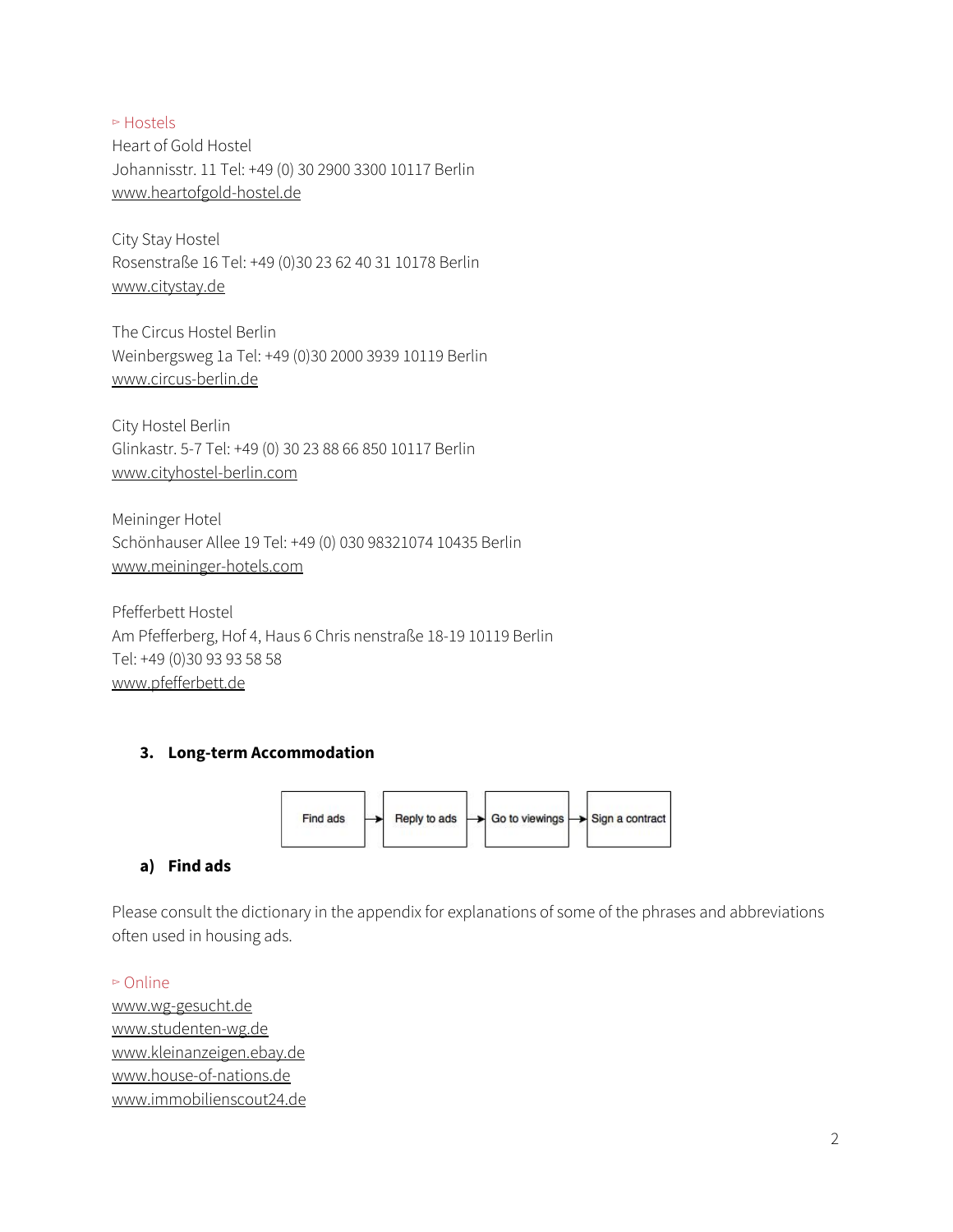[www.immonet.de](http://www.immonet.de/) [www.immowelt.de](http://www.immowelt.de/) [www.berlinovo.de](http://www.berlinovo.de/en) [www.city-wohnen.de](http://www.city-wohnen.de/) [www.fineandmine.com](http://www.fineandmine.com/) [www.zeit-raum.de](http://www.zeit-raum.de/) [www.coming-home.org](http://www.coming-home.org/) [www.wunderflats.de](http://www.wunderflats.de/) [www.uniplaces.com](http://www.uniplaces.com/)

#### ▻ Housing groups on Facebook

Short-Term [Accommodation](https://www.facebook.com/groups/roomsurfer/) Berlin: WG, Zwischenmiete, flat-share, Zimmerboerse Berlin [Apartments](https://www.facebook.com/groups/183048595060764/) – Rent – Share & Sell flats & apartments in Berlin! etc.

#### ▻ Local Newspapers

Berliner Morgenpost Berliner Zeitung (Wednesdays and Saturdays) Tagesspiegel (Saturdays) Zitty Tip

# ▻ Search criteria

Location (Neighbourhoods with reasonable commute to BCB are Pankow, Prenzlauer Berg, Wedding, Mitte, Friedrichshain, Moabit, Reinickendorf) Number of flatmates Size Type of Contract (limited vs. unlimited) Sublet vs. no sublet Price (depends on the location, size and what is included): a room in shared flat may cost about 350-500€, rent for an apartment starts from about 400€ without expenses)

# ▻ Advertise yourself

On most of the resources (websites, Facebook, newspapers) mentioned above you can publish your own ad. This will allow other people to contact you directly if they have anything opening up and think you might be a great candidate. Make sure to include the following information in your ad:

-What you are looking for: room/apartment, neighbourhood, ideal size, type of contract, maximum price with expenses, move-in date, move-out date (if limited), availability of important documents (see section 'Important Documents to bring to the viewing')

-Information about yourself: your name, your age, your gender, your current occupation, how and when you can be reached

-For flatshares: if you have experience living in flatshare, hobbies, personality, relevant allergies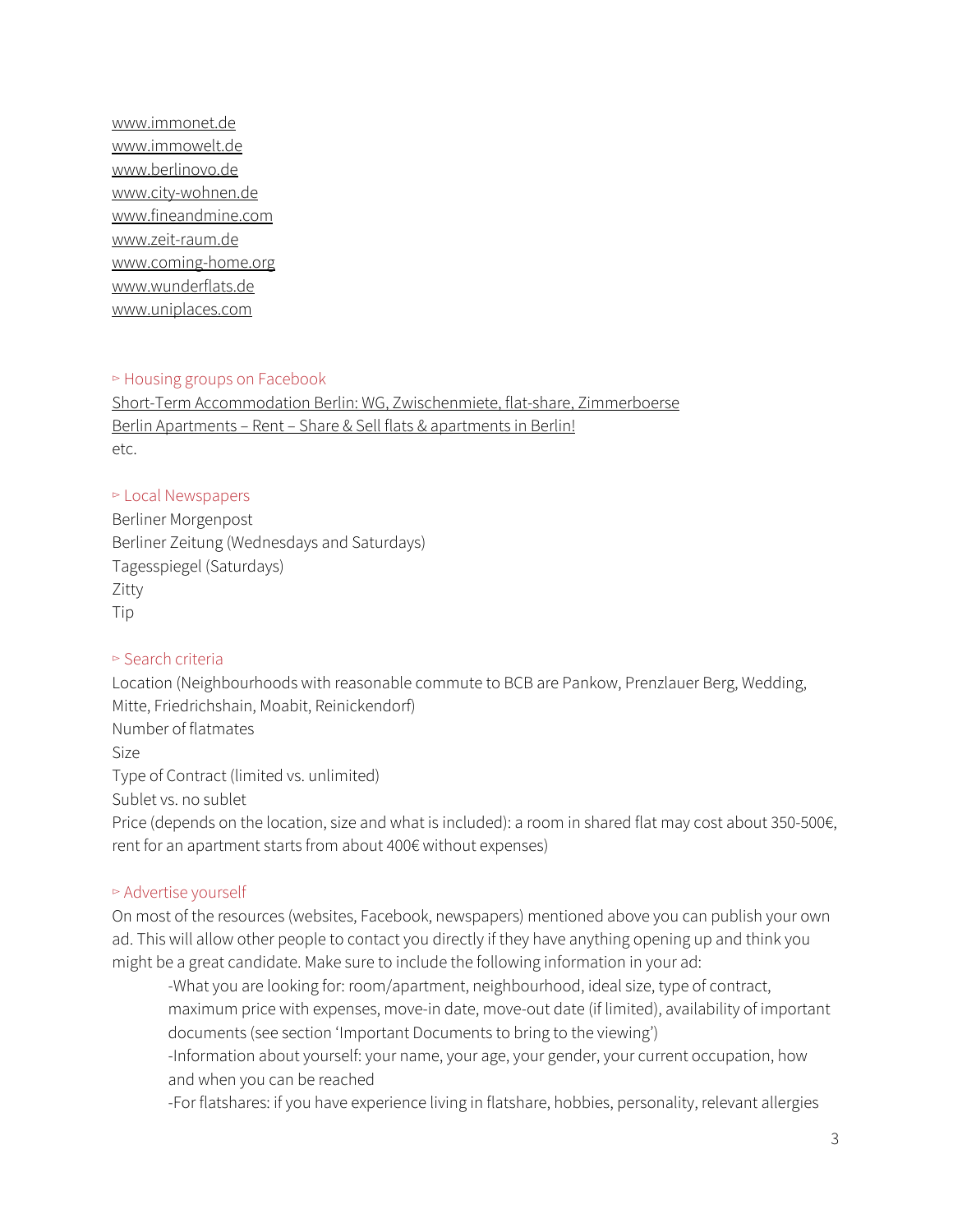# <span id="page-4-0"></span>**b) Reply to ads**

The sooner you reply to ads, the higher your chances, so consider replying to the most recent ads first (preferably within an hour of posting). Take a screenshot of the ad as they tend to disappear quickly.

#### ▻ How to reply

-Write a short description of yourself (include your age, student status, relevant information).

-For shared flats include more details about yourself such as your hobbies, habits, etc.

-Customize your reply to the ad (mention names, address of apartment, etc.). Sometimes the ad will ask you to provide certain details.

-Include a way you can be reached (phone number and email address).

-Write the reply in German if possible but English will normally work too.

# <span id="page-4-1"></span>**c) Go to viewings**

Make sure you know where you are going and who you are meeting. It's useful to get to the place a few minutes early.

# ▻ Flatshare viewing

You will meet: the people currently living there

What happens: they will ask you questions about interests, preferences, etc. to find out if you would get along when living together. Sometimes there will be real auditions.

How to behave: be on time, be friendly and honest. Reread the ad to remember details and names. Follow up with a thank-you email.

# ▻ Apartment viewing

You will meet: landlord or representative from the Hausverwaltung (housing association). More infrequently, you may meet the person currently living there

What happens: landlord will collect documents from interested candidates; he/she might ask questions about your past and your future plans. They want to make sure that you are a reliable tenant who will pay rent and stay in the apartment for a while.

How to behave: be on time to show that you are reliable. Be friendly, greet the landlord, show that you remember the ad, confirm the details and ask additional questions, you may introduce yourself briefly. Submit required documents.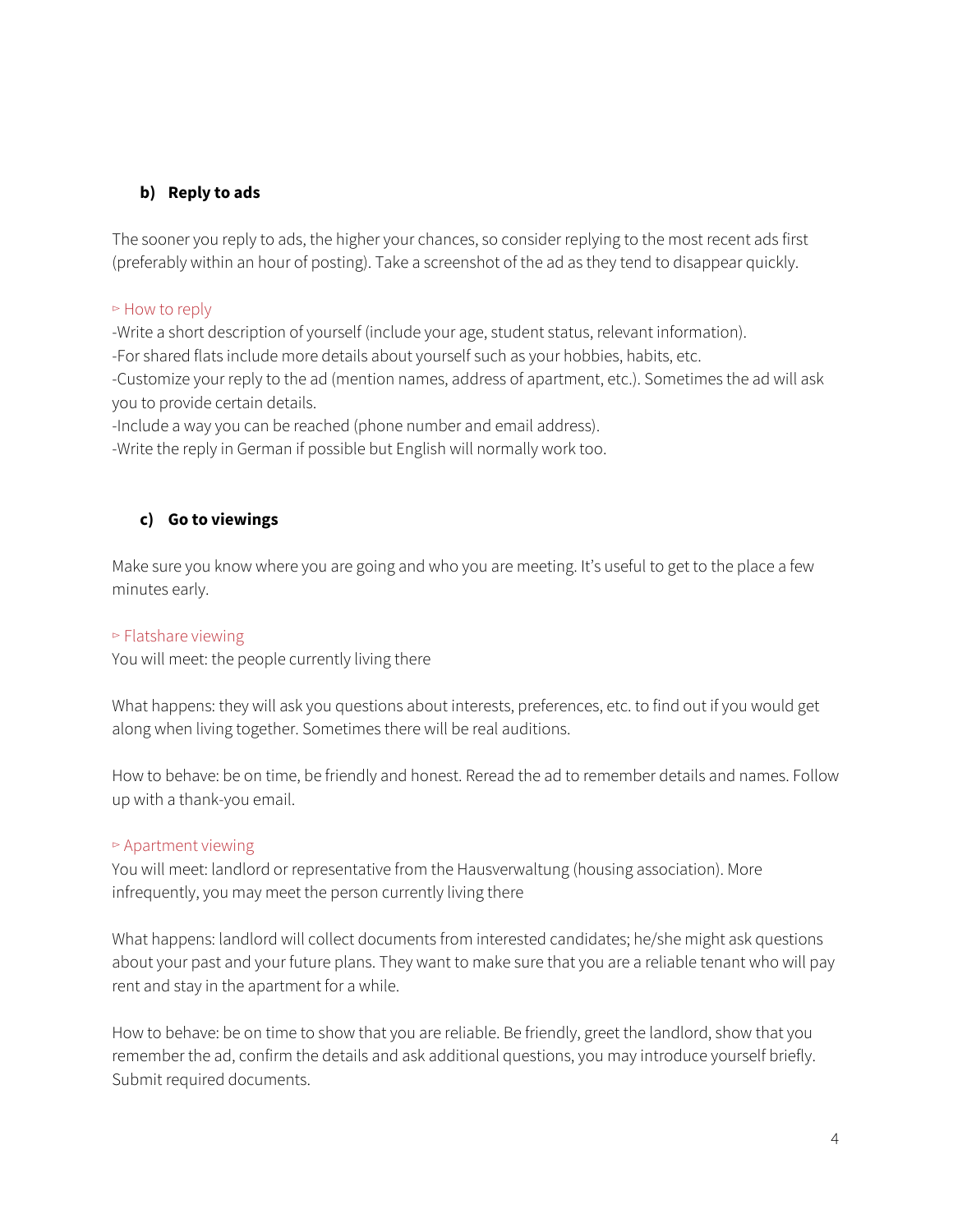#### ▻ Important documents to bring to the viewing

Depending on the ad and whether you are renting a room or apartment, you will need to bring one or some of these documents. The dictionary at the end of the document has information on what these are and where to get them.

Application for the apartment Personal ID *Schufa-Auskunft Einkommensnachweis Bürgschaft Mietschuldenfreiheitsbescheinigung Wohnberechtigungsschein (WBS)*

Additional documents that may help your application stand out: -CV -Letter of introduction (introducing yourself to the landlord) -Proof of income/parents' income (if they will be helping you with rent)

# <span id="page-5-0"></span>**d) Sign the contract**

When renting, always sign a contract. Make sure to read the contract carefully before you sign it.

# ▻ Sublet contract

If you are subletting from someone else, always make sure that the current tenant has the official approval from the landlord to sublet.

#### ▻ Flatshare contract

Includes: rent (what it includes and any additional costs), account information, due date for monthly rent, notice period (usually 1 month), deposit payment (usually 1 or 2 monthly rents), sometimes cleaning schedule

#### ▻ Apartment contract

Includes: rent (what it includes and any additional costs), account information, due date for monthly rent, notice period (usually 3 month), deposit payment (usually 2 or 3 monthly rents), number of keys, graduated rent if applicable, minimum rental period.

#### ▻ Key exchange and previous damages

Make sure that the apartment/room is in an optimal condition before moving in. Ideally, the landlord will go through the place with you when he/she is handing over the keys. If you notice any damages, make sure to show the landlord, take a picture of the damages and send photos to the landlord by email. This way the landlord cannot blame you on the damages at a later point.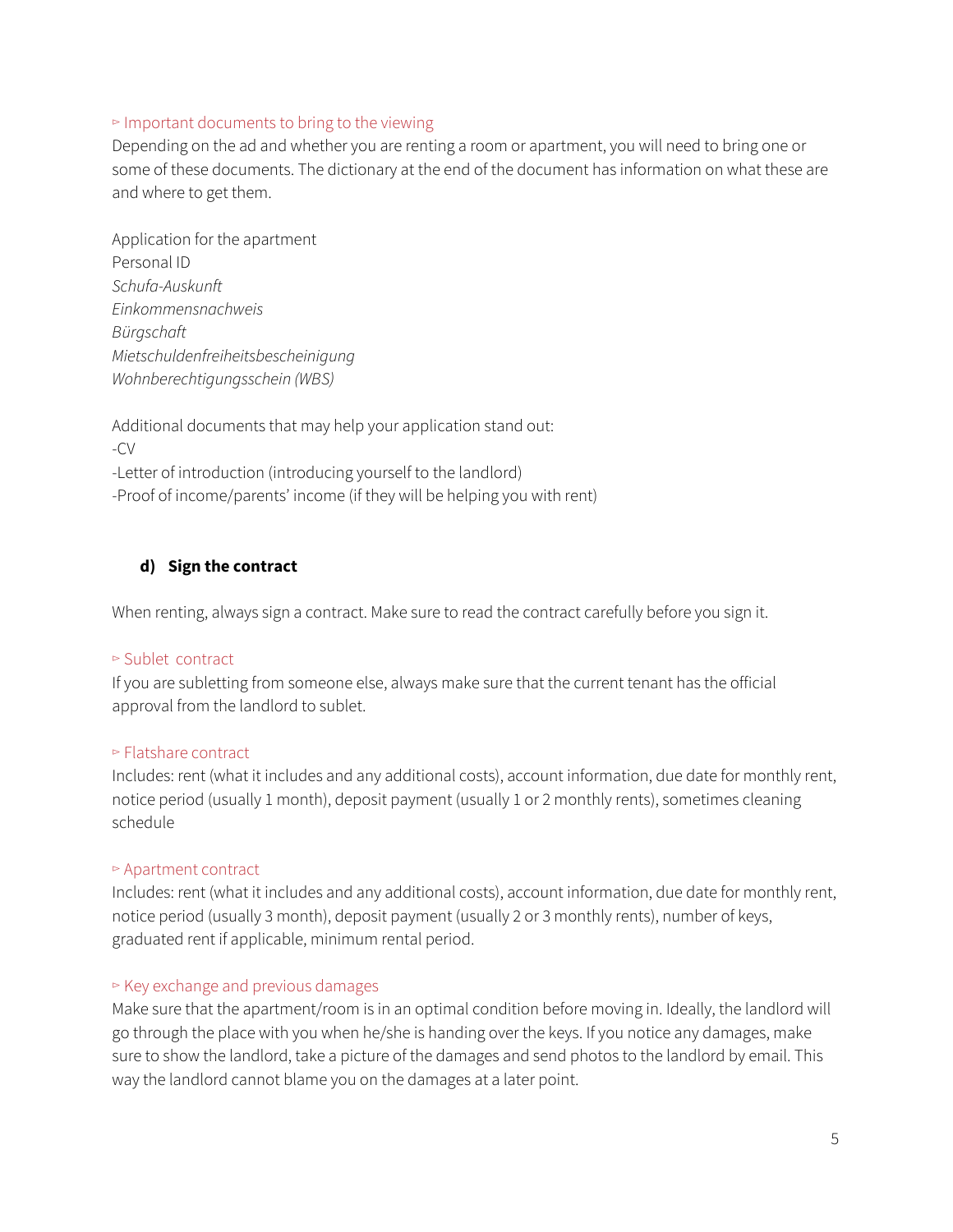# <span id="page-6-0"></span>**4. Tips on tenancy**

#### ▻ Insurance

Consider getting a liability insurance (Haftpflichtversicherung). This will protect you from having to pay huge amounts of money for potential damages to the apartment/house/room, which are not your fault.

#### ▻ Mieterverein

If you think you may have legal issues or questions regarding your tenancy, it may make sense to become a member of the Berlin Tenants' Association (Berliner [Mieterverein\)](https://www.berliner-mieterverein.de/). For 9€/month the Association provides access to free legal advice regarding your tenancy.

#### ▻ Damages and maintenance

Unless specified otherwise in your rental agreement, the landlord is responsible for maintaining the apartment/room in the same condition as the beginning of a contract. This does not include damages caused by the tenant, but the maintenance of pipes, electricity, plumbing, doors and windows. In case there are any damages, always call your landlord first, who will be responsible for scheduling and paying for the repair works.

#### ▻ End of contract

Make sure you cancel your contract ahead of time. Unless specified otherwise, for an unlimited rental agreement, the cancellation deadline is 3 months prior to the end of the contract. The landlord generally has a similar cancellation period of 3 months for an unlimited contract, if the contract does not specify a different arrangement.

# <span id="page-6-1"></span>**5. Dictionary**

#### ▻ Terminology

| Altbau                  | An old building, o en with floorboards and high ceilings.                                                                                                                                                                                                                 |
|-------------------------|---------------------------------------------------------------------------------------------------------------------------------------------------------------------------------------------------------------------------------------------------------------------------|
| Anmeldung               | City registration. This is a legal requirement for anyone living in Germany for an<br>extended period of time. In order to complete this, you need a<br>Wohnungsgeberbestätigung from your landlord.                                                                      |
| Ausweis                 | Personal identification<br>This could be your passport or a national identification card.                                                                                                                                                                                 |
| Befristet / unbefristet | Limited / unlimited lease                                                                                                                                                                                                                                                 |
| Betriebskosten          | House maintenance/operating costs. This normally includes running costs for the land,<br>water supply, heating, rubbish disposal, cleaning of the building, etc. Usually the tenant<br>pays a contribution towards these costs in the monthly rent. Some landlord issue a |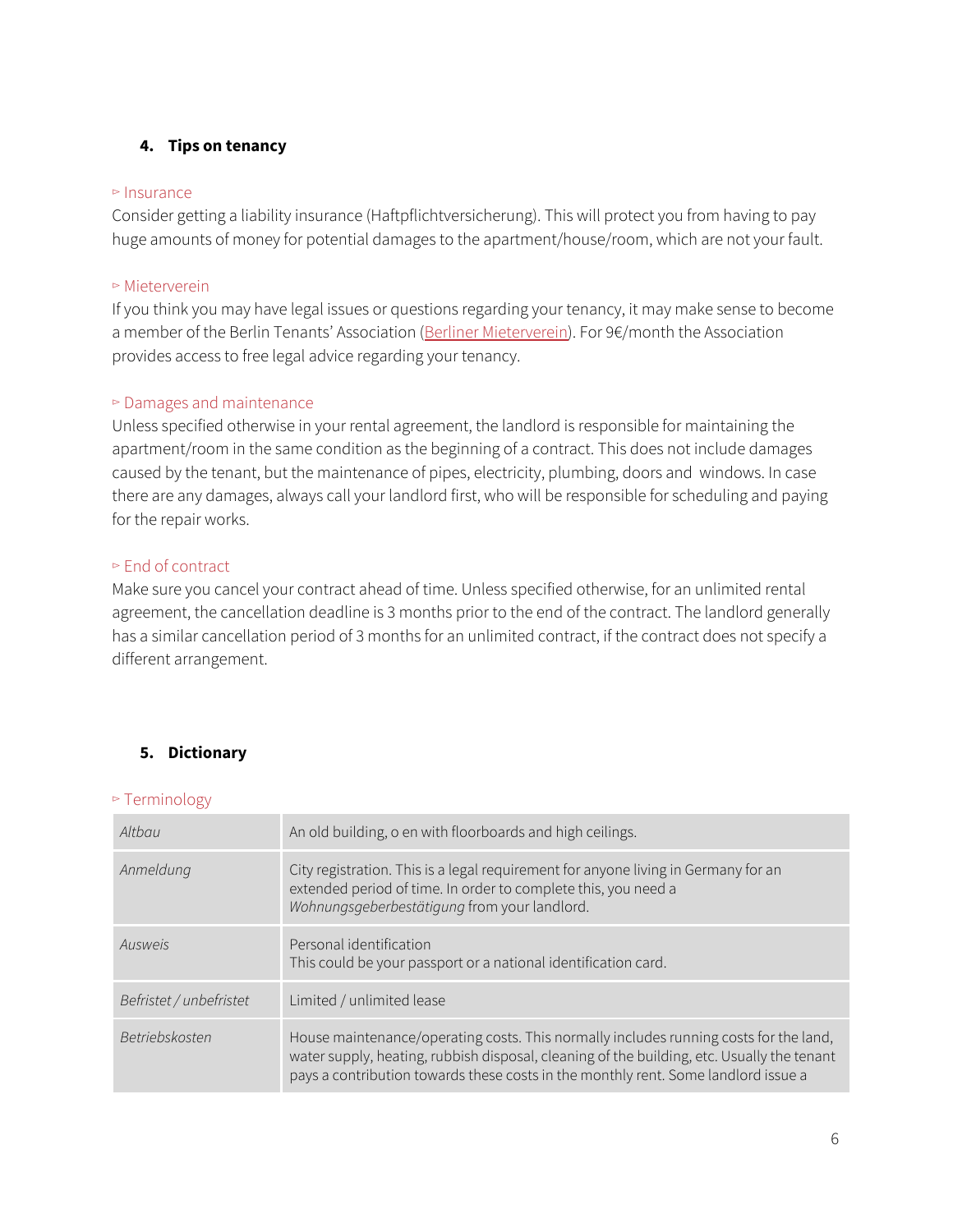|                                         | yearly bill which reflects the actual costs for each year. You should check what is agreed<br>in your contract regarding these costs.                                                                                                                                                                                                                  |  |  |
|-----------------------------------------|--------------------------------------------------------------------------------------------------------------------------------------------------------------------------------------------------------------------------------------------------------------------------------------------------------------------------------------------------------|--|--|
| Bürgschaft                              | Guarantee<br>If you do not earn enough money yourself, someone else can act as a guarantor on your<br>behalf by promising to pay your rent if you cannot manage it yourself. In this case they<br>sign an official document promising to do this (your landlord or rental agency can<br>provide you with a form or you can find many templates online) |  |  |
| Einkommensnachweis                      | Proof of income<br>Many rental agencies and landlords will require proof that you receive a regular income.<br>This could be your last three paychecks, confirmation of scholarship payments, etc.                                                                                                                                                     |  |  |
| Gesamtmiete                             | The full amount of rent you pay each month - but still double check whether there are<br>any Nebenkosten!                                                                                                                                                                                                                                              |  |  |
| Hinterhaus                              | A building which is set back from the road and can be accessed via a courtyard (or a<br>series thereof). The front building is known as the Vorderhaus.                                                                                                                                                                                                |  |  |
| Hauptmieter                             | The main tenant of the at, whose name is on the main contract with the landlord.                                                                                                                                                                                                                                                                       |  |  |
| Hausverwaltung                          | Property management                                                                                                                                                                                                                                                                                                                                    |  |  |
| Kaltmiete                               | Rent excluding heating costs and other bills                                                                                                                                                                                                                                                                                                           |  |  |
| Kaution                                 | Deposit<br>It is normal in Germany to pay a deposit on a room or apartment. The amount is<br>normally the equivalent of between one to three months' rent.                                                                                                                                                                                             |  |  |
| Mieter                                  | Tenant                                                                                                                                                                                                                                                                                                                                                 |  |  |
| Mietschuldenfreiheits-<br>bescheinigung | confirmation from your former landlord that you are not in arrears. If you are moving<br>off-campus, the Accounting department can provide this.                                                                                                                                                                                                       |  |  |
| Mietvertrag                             | Lease / rental agreement                                                                                                                                                                                                                                                                                                                               |  |  |
| Mindestmietdauer                        | Agreement included in the contract that the apartment must be rented for a minimum<br>period of time (up to 4 years minimum rental period allowed)                                                                                                                                                                                                     |  |  |
| Mitbewohner                             | Flatmate/housemate                                                                                                                                                                                                                                                                                                                                     |  |  |
| möbliert/nicht möbliert                 | furnished/unfurnished                                                                                                                                                                                                                                                                                                                                  |  |  |
| Nachmieter                              | Next tenant                                                                                                                                                                                                                                                                                                                                            |  |  |
| Nebenkosten                             | Running costs / utilities such as water, electricity, phone or internet.                                                                                                                                                                                                                                                                               |  |  |
| Neubau                                  | A modern building.                                                                                                                                                                                                                                                                                                                                     |  |  |
| Provision / provisionsfrei              | Commission / no commission                                                                                                                                                                                                                                                                                                                             |  |  |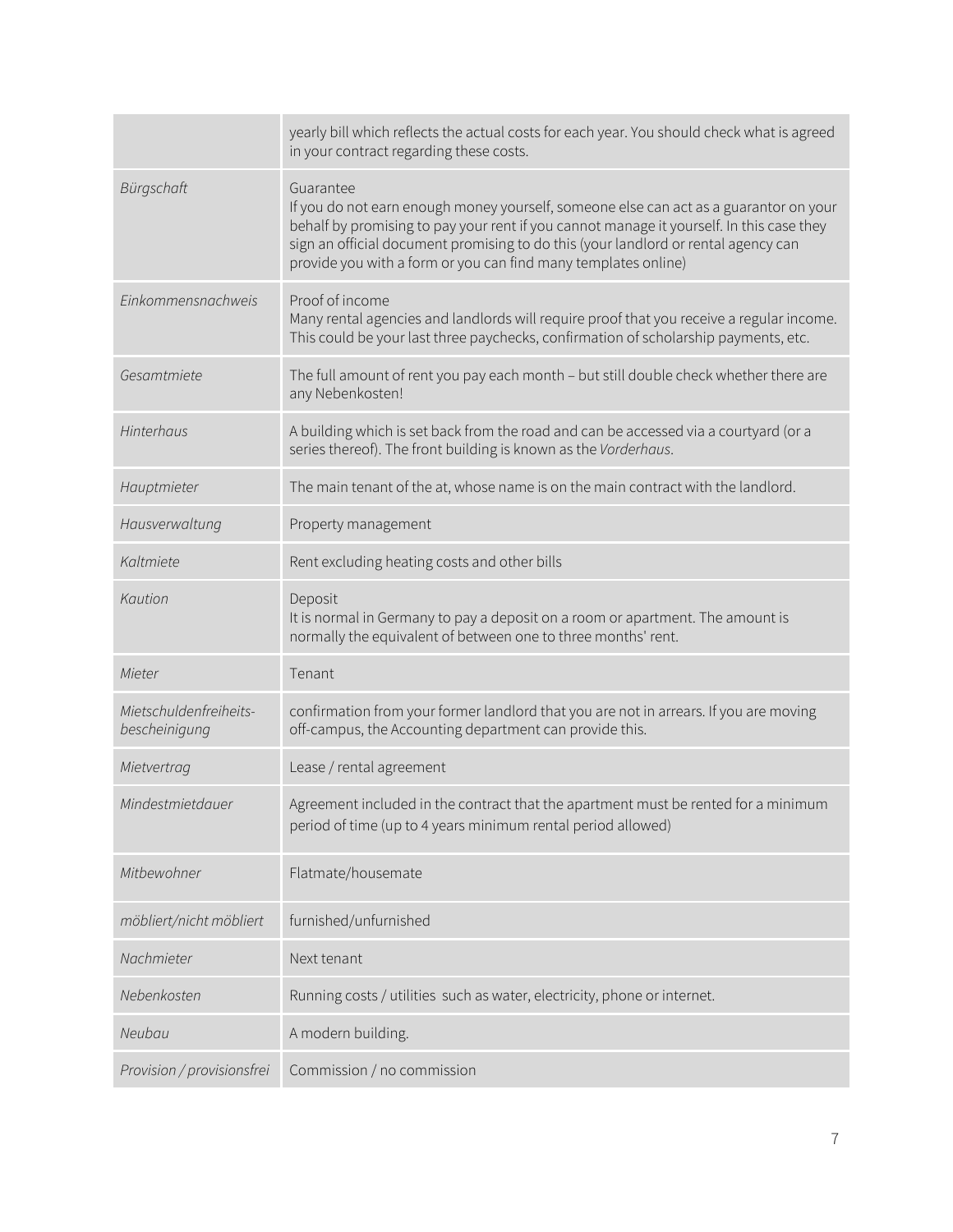| Renoviert / unrenoviert             | Renovated / not renovated                                                                                                                                                                                                                  |  |  |
|-------------------------------------|--------------------------------------------------------------------------------------------------------------------------------------------------------------------------------------------------------------------------------------------|--|--|
| Saniert                             | Renovated                                                                                                                                                                                                                                  |  |  |
| Schufa-Auskunft                     | Credit report<br>Schufa is a German organisation that provides official credit checks. Many rental<br>agencies and landlords will ask you to provide one. You can apply for one easily online:<br>www.meineschufa.de (price: approx. 30€). |  |  |
| Selbstauskunft                      | Voluntary disclosure of personal data                                                                                                                                                                                                      |  |  |
| Staffelmiete                        | Annual rent increase (graduated rent) stipulated in the contract (the amount specified<br>by the landlord, usually around 3% of rent)                                                                                                      |  |  |
| Untermieter                         | A person renting a room or at who has a contract with the main tenant of the apartment<br>rather than with the landlord.                                                                                                                   |  |  |
| Vermieter                           | Landlord                                                                                                                                                                                                                                   |  |  |
|                                     |                                                                                                                                                                                                                                            |  |  |
| Warmmiete                           | Rent including heating costs and other bills.                                                                                                                                                                                              |  |  |
| WG, short for<br>"Wohngemeinschaft" | Shared flat or house                                                                                                                                                                                                                       |  |  |
| Wohnberechtigungs-<br>schein (WBS)  | Confirmation provided by Bürgeramt/Rathaus that your income does not exceed certain<br>limits, it allows you to rent apartments supported by public funds making the rent less<br>expensive.                                               |  |  |
| Wohnungsgeber-<br>bestätigung       | Confirmation provided by the landlord that you are renting a room/apartment<br>This document is needed in order to complete the city registration (Anmeldung), which<br>is a legal requirement for extended stays in Germany.              |  |  |
| Zweck-WG                            | A shared at or house where the people only live together for cost convenience but are<br>not particularly interested in interac ng on a personal level.                                                                                    |  |  |

# ▻ Abbreviations

| AB   | Altbau       | Old building     |
|------|--------------|------------------|
| Blk. | Balkon       | Balcony          |
| DG   | Dachgeschoss | Top floor        |
| DI   | Diele        | Floorboards      |
| EBK  | Einbauküche  | Built-in kitchen |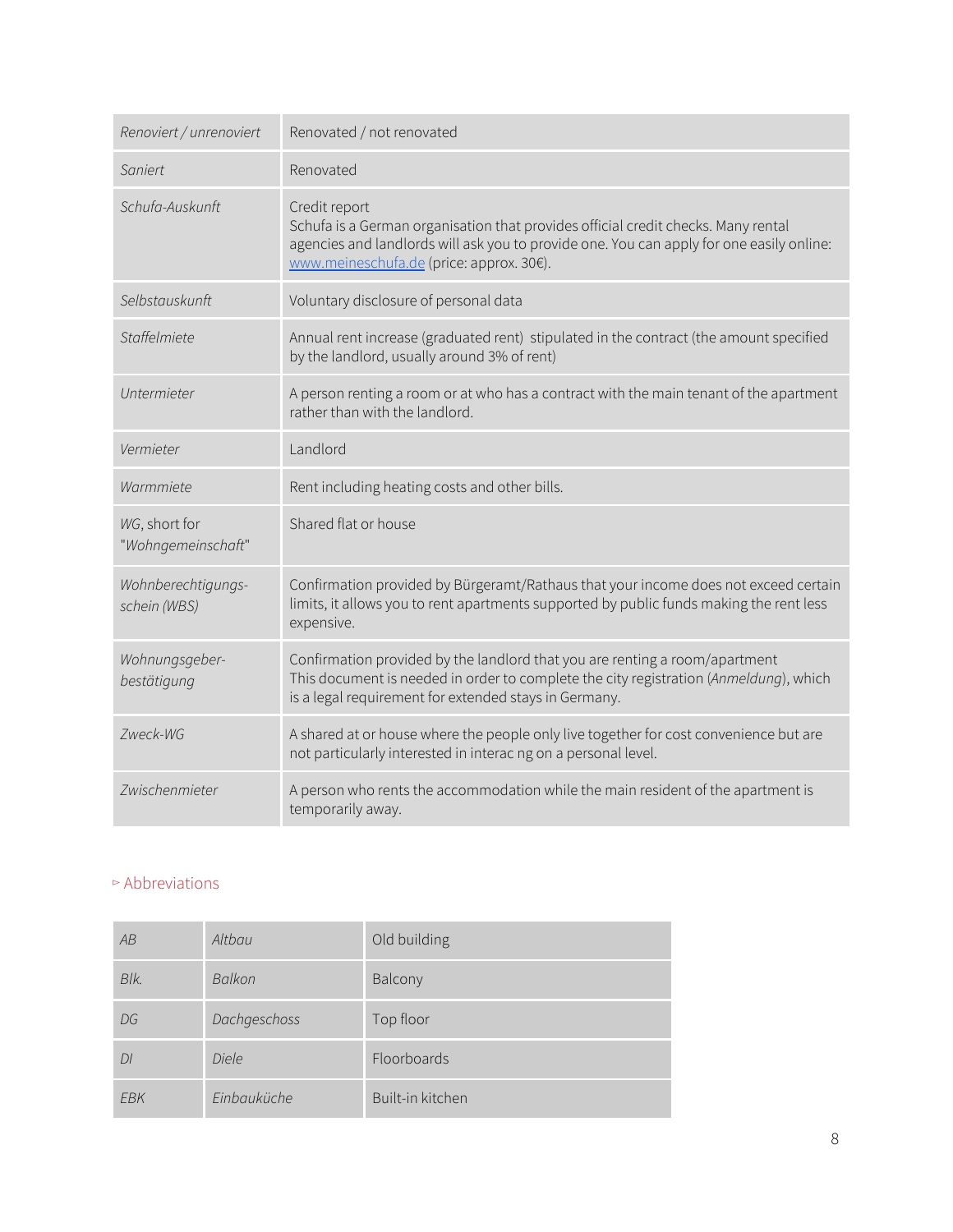| EG         | Erdgeschoss           | Ground floor                     |
|------------|-----------------------|----------------------------------|
| $\digamma$ | Fahrstuhl             | Lift                             |
| Ga         | Garten                | Garden                           |
| Gar        | Garage                | Garage                           |
| gfl.       | gefliest              | tiled                            |
| HH         | Hinterhaus            | Rear building                    |
| HP         | Hochparterre          | Raised ground floor              |
| Hz.        | Heizung               | Heating                          |
| K/Kt.      | Kaution               | Deposit                          |
| Kab.       | Kabelanschluss        | Cable connection                 |
| Kfz.       | Autostellplatz        | Parking space                    |
| Kl.        | Keller                | Basement/Cellar                  |
| MM         | Monatsmiete           | Monthly rent                     |
| NB         | Neubau                | New/modern building              |
| NK         | Nebenkosten           | Running costs                    |
| NM         | Nachmieter            | Next tenant                      |
| OG         | Obergeschoss          | Upper floor (above ground level) |
| 0 Pr.      | <b>Ohne Provision</b> | Without commission               |
| Pk         | Parkett               | Parquet flooring                 |
| ren.       | renoviert             | renovated                        |
| renbed.    | renovierungsbedürftig | In need of renovation            |
| SFL        | Seitenflügel          | Side wing                        |
| Tep.       | Teppich               | Carpet                           |
| TG         | Tiefgaragenplatz      | Underground parking              |
| t-möb      | teilmöbliert          | Partially furnished              |